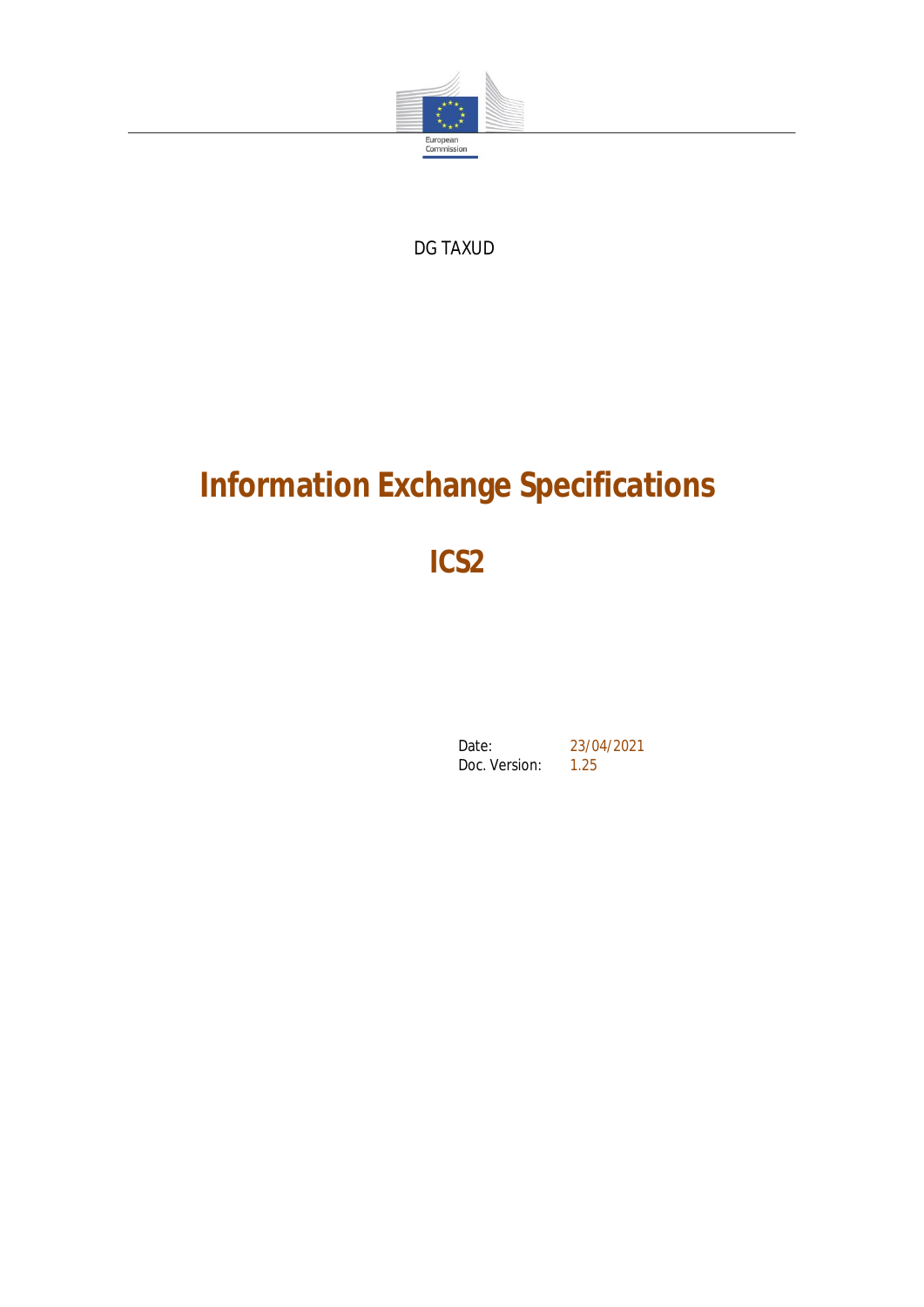#### **Document Control Information**

| Settings         | Value                               |
|------------------|-------------------------------------|
| Document Title:  | Information Exchange Specifications |
| Project Title:   | ICS <sub>2</sub>                    |
| Document Author: | DG TAXUD ICS2 Project team          |
| Project Owner:   | DG TAXUD ICS2 Project team          |
| Doc. Version:    | 1.25                                |
| Sensitivity:     | <b>Basic</b>                        |
| Date:            | 23/04/2021                          |

**Document Approver(s) and Reviewer(s):**

NOTE: All Approvers are required. Records of each approver must be maintained. All Reviewers in the list are considered required unless explicitly listed as Optional.

| Name   | Role | Action  | Date |
|--------|------|---------|------|
| ECCG   |      | Approve |      |
| RIMSCO |      | Review  |      |
|        |      |         |      |

#### **Document history:**

The Document Author is authorized to make the following types of changes to the document without requiring that the document be re-approved:

- Editorial, formatting, and spelling
- **•** Clarification

To request a change to this document, contact the Document Author or Owner.

Changes to this document are summarized in the following table in reverse chronological order (latest version first).

| Revision | Date       | Created by      | Short Description of Changes                |
|----------|------------|-----------------|---------------------------------------------|
| 1.0      | 07/05/2018 | <b>DG TAXUD</b> | Initial version                             |
| 1.10     | 15/10/2018 | <b>DG TAXUD</b> | Updated for Release 1                       |
| 1.11     | 26/04/2019 | <b>DG TAXUD</b> | Update of documents references              |
| 1.20     | 07/06/2019 | <b>DG TAXUD</b> | Updated for Release 2                       |
| 1.22     | 31/03/2020 | <b>DG TAXUD</b> | Updated with final version of the second    |
|          |            |                 | package for RfCs for Release 2              |
| 1.23     | 17/07/2020 | IDG TAXUD       | Updated with the third package for RfCs for |
|          |            |                 | Release 2                                   |
| 1.24     | 19/03/2021 | <b>DG TAXUD</b> | Updated with R2 RfC's from MS CAB 7         |
|          |            |                 | 29/01/2021 and KELv0.09                     |
| 1.25     | 23/04/2021 | IDG TAXUD       | Updated with KELv0.10                       |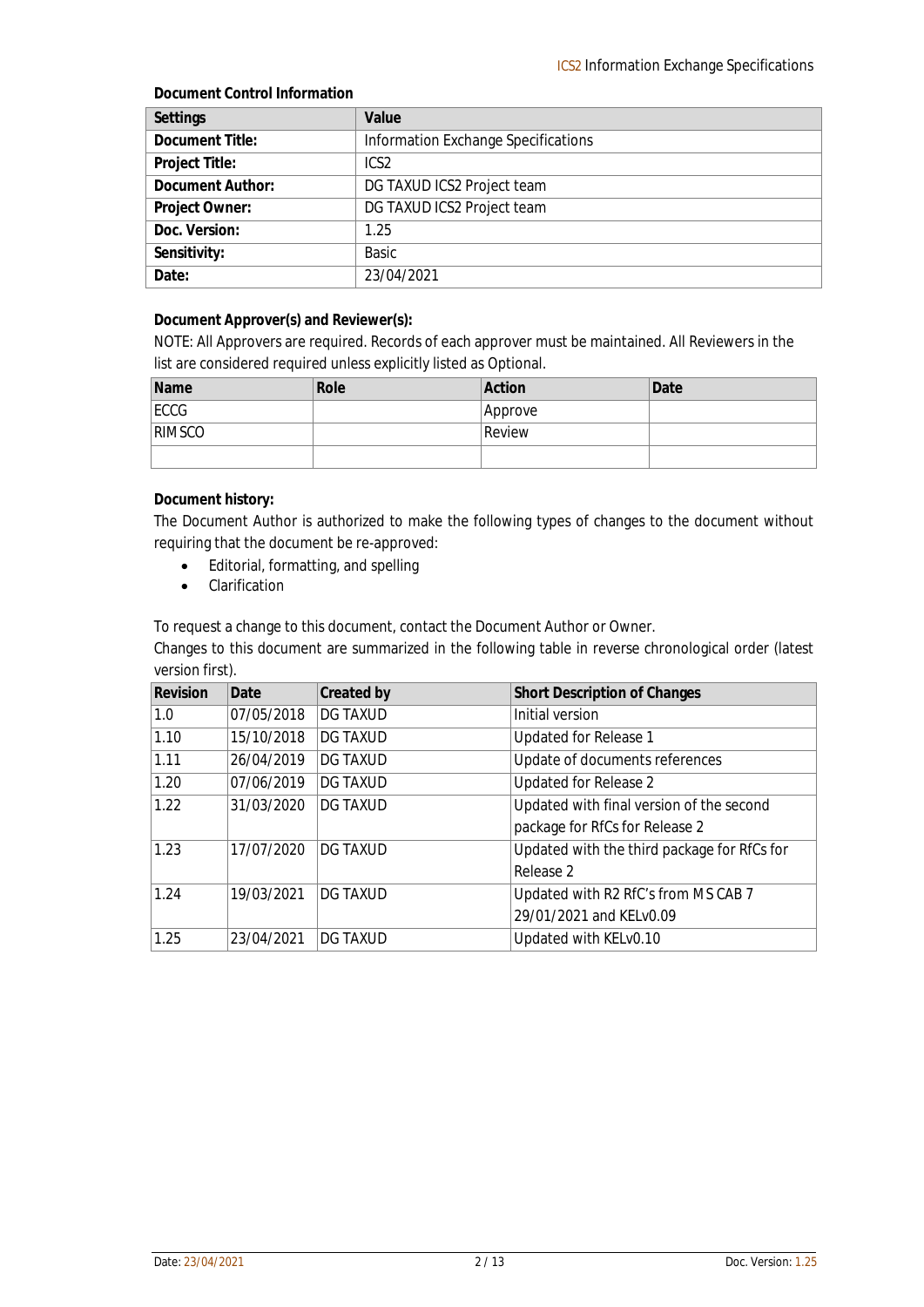#### TABLE OF CONTENTS

| $\mathbf{1}$ |     |  |
|--------------|-----|--|
|              |     |  |
|              |     |  |
|              | 1.3 |  |
|              | 1.4 |  |
|              |     |  |
|              |     |  |
|              |     |  |
|              |     |  |
|              |     |  |
|              |     |  |
|              |     |  |
|              |     |  |
|              |     |  |
| 5            |     |  |
|              |     |  |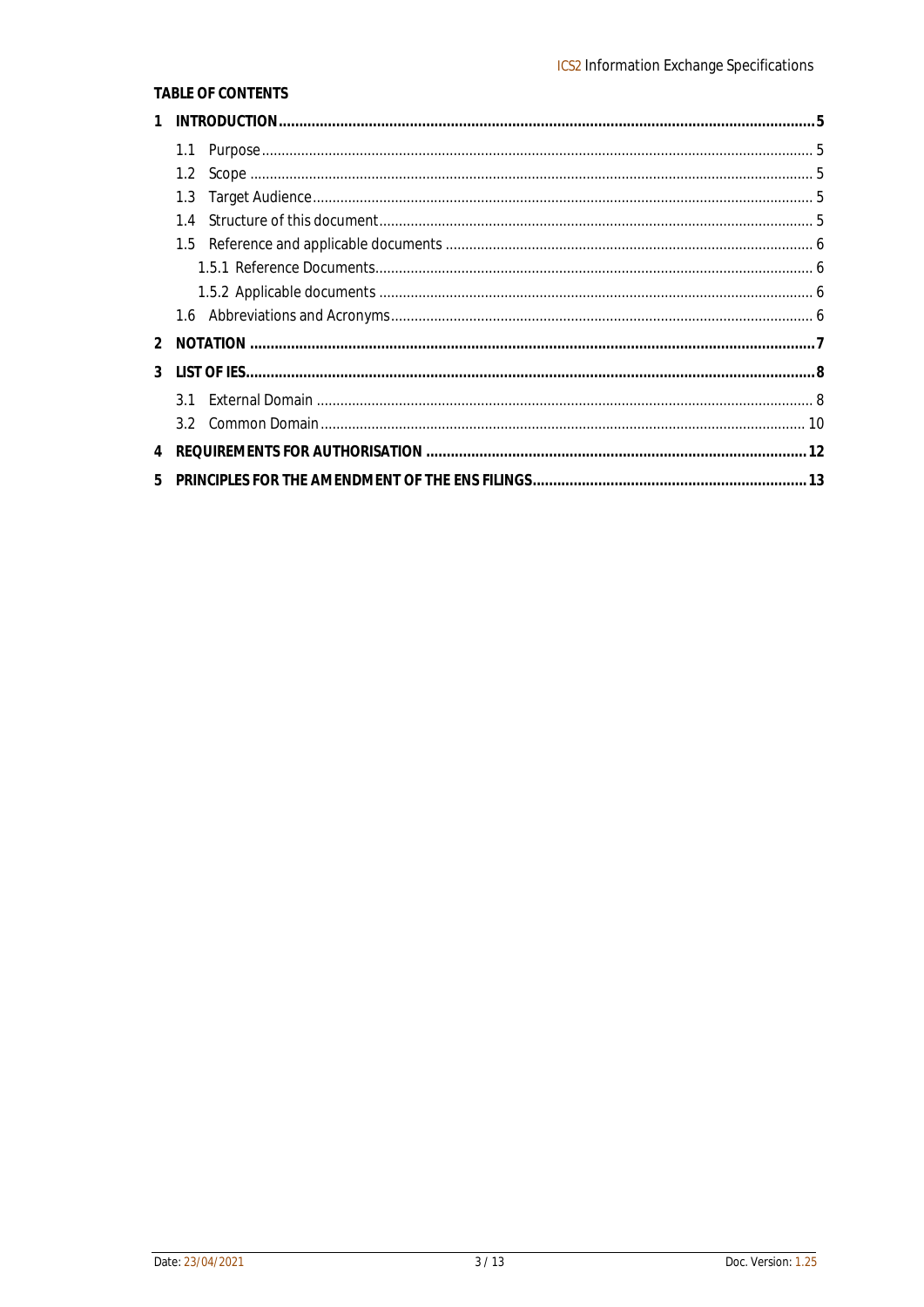#### **TABLE OF TABLES**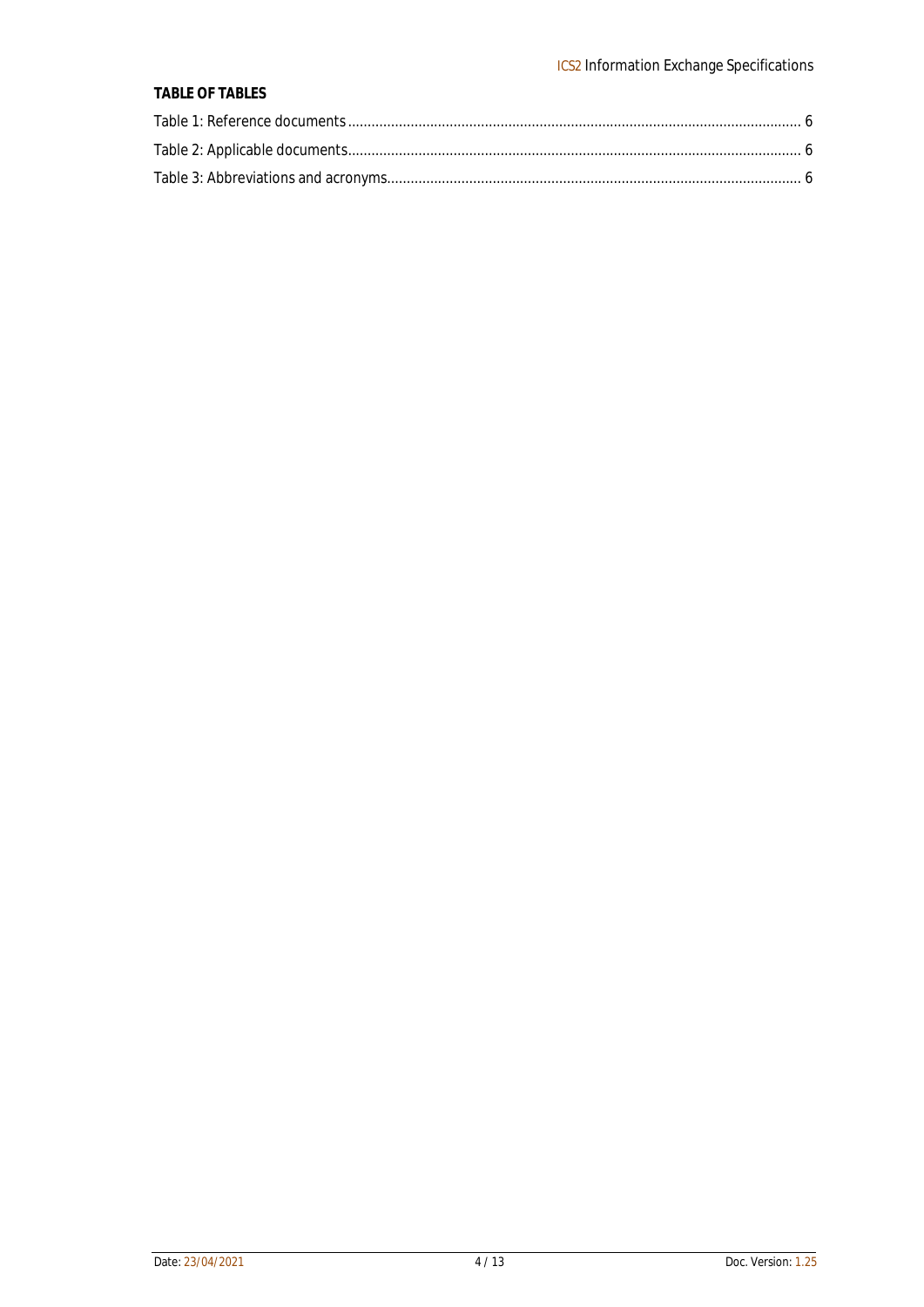### **1 INTRODUCTION**

# **1.1 Purpose**

This document provides the ICS2 Information exchange specifications. These specifications are based on the Annex B of the UCC DA and IA [A01] as well as EU Customs Data Model (EUCDM) [A02] and are depicted in the ICS2 BPML4 process description [A03].

All IE specifications will be implemented in a harmonised way across all different ICS2 IT components and different implementations of TI.

This document serves as a cover and explanatory note for IE specifications which are provided as annexes in individual document per IE.

### **1.2 Scope**

This document covers:

- External domain IEs that are exchanged between the economic operators and Customs administrations via the Trader Interface and which are part of the HTI specifications,
- Common Domain IEs that are exchanged between:
	- o The Trader Interface and Common Repository,
	- o The Common Repository and NES or any other national system of the MSs.

# **1.3 Target Audience**

The intended audience for this document are the representatives of the Member States, any person involved in ICS2 project.

# **1.4 Structure of this document**

The present document contains the following chapters:

- **Chapter 1 – Introduction**: describes the scope and the objectives of the document;
- **Chapter 2 – Notation:** explains the notation used in the message specifications.
- **Chapter 3 – List of IEs:** provides a list of ICS2 information exchanges.
- **Chapter 4 – Requirements for** : provides requirements for authentication of the information exchanges.
- **Chapter 5-** Principles for the amendment of the ENS filings**:** provide principles on how the ENS filings have to be amended.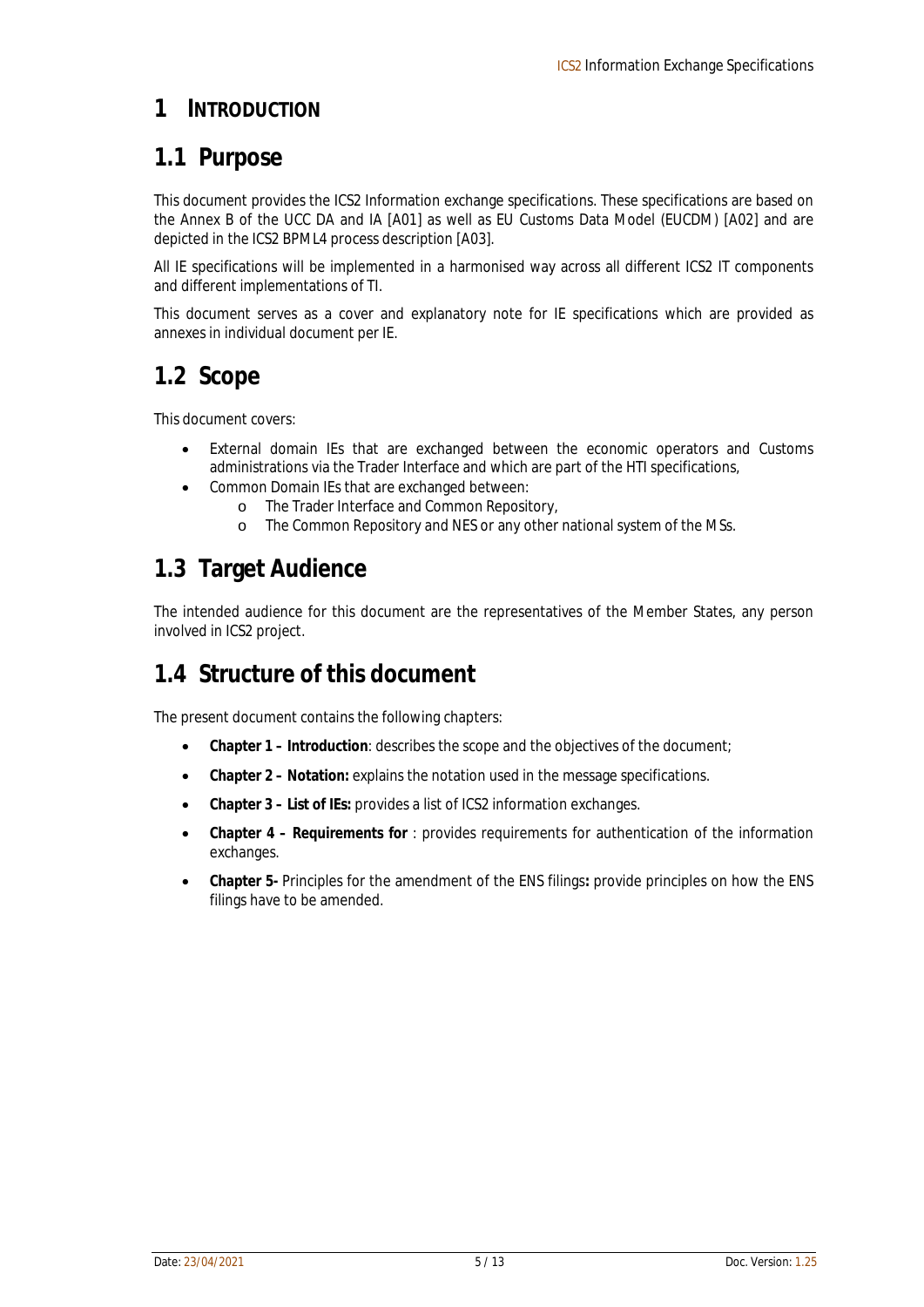# **1.5 Reference and applicable documents**

### **1.5.1 Reference Documents**

| Ref.       | Title                            | Reference | Version | Date       |
|------------|----------------------------------|-----------|---------|------------|
| <b>R01</b> | <b>ICS2 Rules and Conditions</b> |           | 1.24    | 19/03/2021 |
| <b>R02</b> | ICS2 Code Lists                  |           | 1.25    | 23/04/2021 |

*Table 1: Reference documents*

### **1.5.2 Applicable documents**

| Ref. | <u>Fitle</u>                                                                                     | Reference | Version | Date       |
|------|--------------------------------------------------------------------------------------------------|-----------|---------|------------|
| A01  | Commission Delegated Regulation 2015/2446<br>and Commission Implementing Regulation<br>2015/2447 |           |         |            |
| A02  | EU Customs Data Model                                                                            |           |         |            |
| A03  | ICS2 BPM L4 Process description                                                                  |           | 1 24    | 19/03/2021 |

*Table 2: Applicable documents*

# **1.6 Abbreviations and Acronyms**

| Abbreviation/Acronym | Definition                                            |
|----------------------|-------------------------------------------------------|
| <b>CR</b>            | <b>Common Repository</b>                              |
| ED                   | <b>External Domain</b>                                |
| <b>ENS</b>           | <b>Entry Summary Declaration</b>                      |
| EU                   | European Union                                        |
| HTI                  | Harmonised Trader Interface                           |
| ICS <sub>2</sub>     | Import Control System 2                               |
| IE                   | Information exchange                                  |
| <b>MS</b>            | Member State                                          |
| <b>NES</b>           | National Entry System                                 |
| ΤI                   | Trader Interface                                      |
| UCC DA and IA        | Union Customs Code Delegated act and Implementing act |

*Table 3: Abbreviations and acronyms*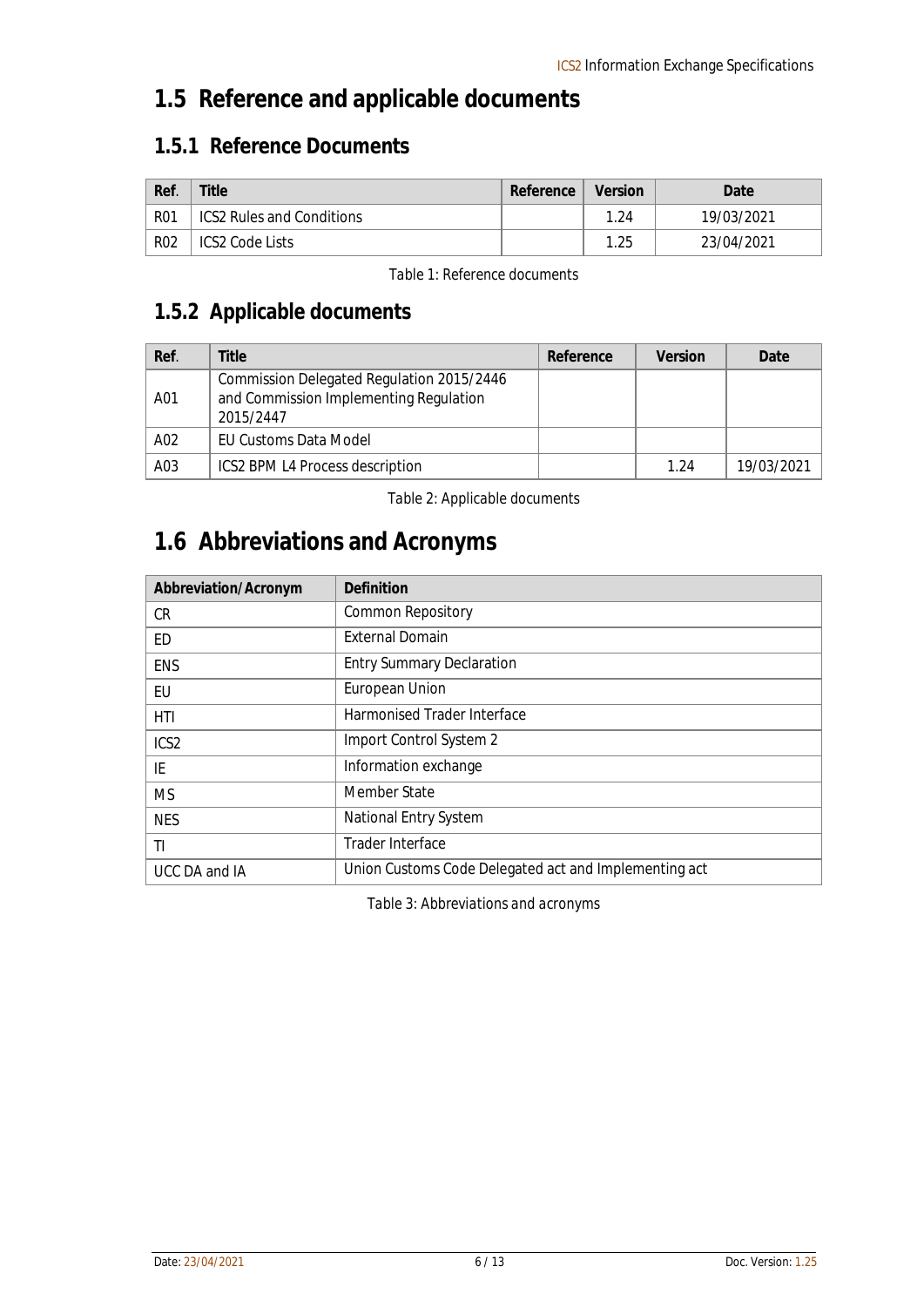# **2 NOTATION**

The following notation is used in the IE specifications:

**Occurs** – indicates the minimum and maximum cardinality of a data class/element, e.g.:

- 0..1 optional data class/element with maximum repetition of 1
- 1..1 mandatory data class/element with maximum repetition of 1
- 0..99 optional data class/element with maximum repetition of 99
- 2..9 mandatory class with minimum repetition of 2 and maximum repetition of 9
- 0..n Optional class with unlimited maximum repetition

**Name** – indicates the name of a class or element as defined for ICS2 project. Name of a class is on a grey background.

**Status** – indicates the status of a data class/element as defined for ICS2 project:

M – Mandatory (must always be provided)

O – Optional (must be provided if available)

C – Conditional (is either mandatory or optional depending on the conditions applicable to this class/element)

**Format** – indicates the format of an element as defined for ICS2 project. Data value representation of a data element:

- a alphabetic characters
- n numeric characters
- an alphanumeric characters
- a3 3 alphabetic characters, fixed length
- n3 3 numeric characters, fixed length
- an3 3 alphanumeric characters, fixed length
- a..3 up to 3 alphabetic characters
- n..3 up to 3 numeric characters
- an..3 up to 3 alphanumeric characters
- n..3,1 up to 3 numeric characters of which 1 position for a decimal

**CL –** indicates the reference number of a Code list [R02] applicable to the element.

**Rules** – indicates reference number(s) of data rules [R0**1**] applicable to a class/element.

**Conditions** – indicates reference number(s) of data conditions [R0**1**] applicable to a class/element.

**Fxx** – Type of ENS filing, based on the Specific Circumstance Indicator.

**Axx** – Type of ENS amendment, based on the Specific Circumstance Indicator.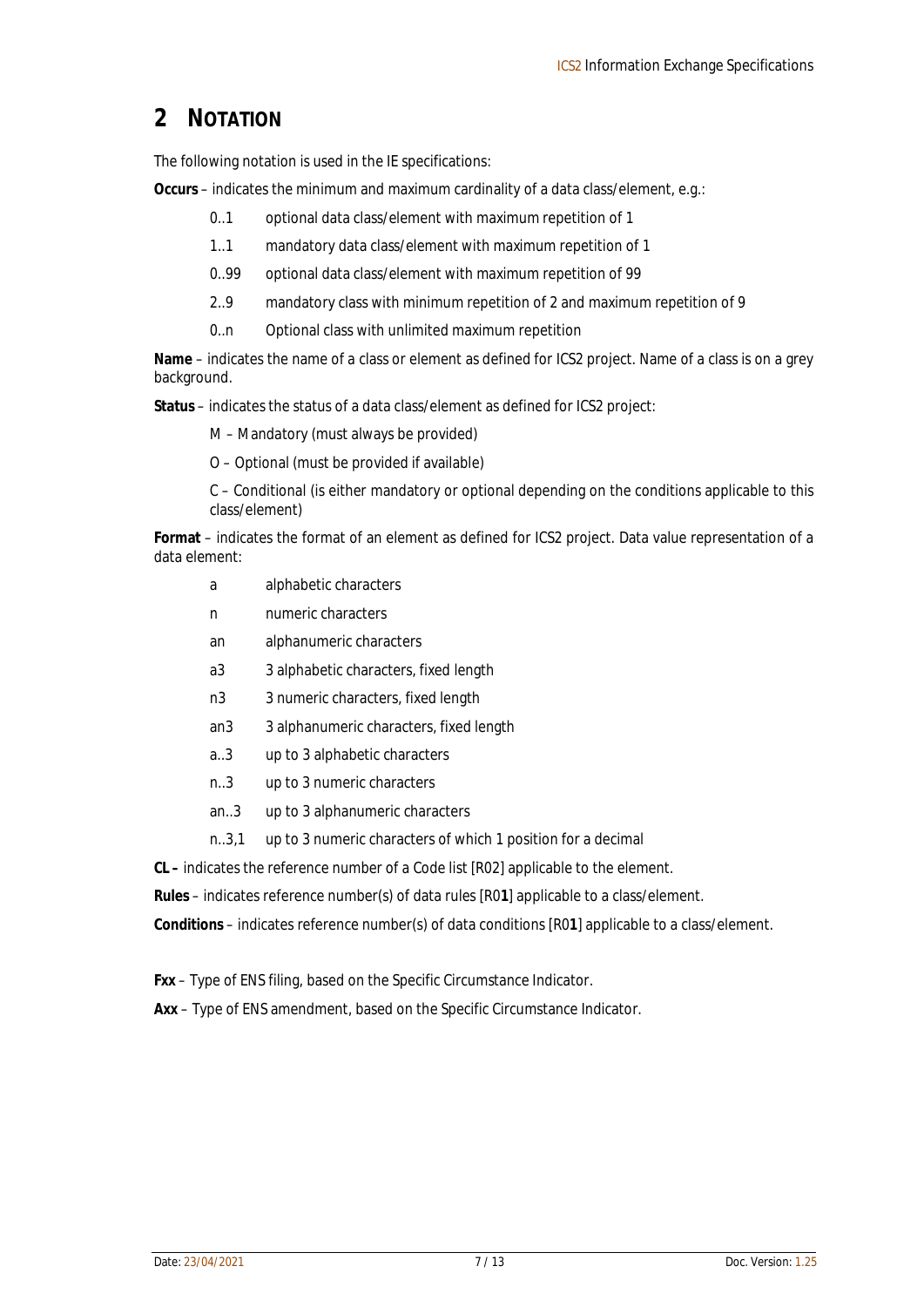# **3 LIST OF IES**

# **3.1 External Domain**

| Message ID    | Name          | <b>Full name</b>                                         | Process where it is used                            |
|---------------|---------------|----------------------------------------------------------|-----------------------------------------------------|
| IE3Fxx        | E_ENS_xxx_DEC | <b>ENS filing</b>                                        | L4-ICS2-01 Register filing                          |
| IE3Axx        | E_ENS_xxx_AMD | ENS filing amendment                                     | L4-ICS2-07 Amend filing                             |
| IE3Q01        | E_DNL_REQ     | Do Not Load request                                      | L4-ICS2-03 Perform risk analysis                    |
| IE3Q02        | E_REF_RFI_REQ | Additional information request                           | L4-ICS2-03-01 Send referral                         |
| IE3Q03        | E_REF_RFS_REQ | High Risk Cargo & Mail screening request                 | L4-ICS2-03-01 Send referral                         |
| IE3Q04        | E_INV_REQ     | <b>Invalidation Request</b>                              | L4-ICS2-08 Invalidate filing                        |
| IE3Q05        | E_ENS_CNS     | <b>ENS Consultation</b>                                  | L4-ICS2-13 Consult ENS                              |
| IE3R01        | E_ENS_REG_RSP | <b>ENS Registration Response</b>                         | L4-ICS2-01 Register filing                          |
| <b>IE3R02</b> | E_REF_RFI_RSP | Additional information response                          | L4-ICS2-03-01 Send referral                         |
| IE3R03        | E_REF_RFS_RSP | High Risk Cargo & Mail screening response                | L4-ICS2-03-01 Send referral                         |
| IE3R04        | E_ARV_REG_RSP | <b>Arrival Registration Response</b>                     | L4-ICS2-04 Process arrival of means of<br>transport |
| IE3R07        | E_INV_ACC_RSP | <b>Invalidation Acceptance Response</b>                  | L4-ICS2-08 Invalidate filing                        |
| IE3R08        | E_ENS_CNS_RES | <b>ENS Consultation results</b>                          | L4-ICS2-13 Consult ENS                              |
| IE3N01        | E_ELF_VLD_NOT | ENS lifecycle validation error notification              | L4-ICS2-01 Register filing                          |
| IE3N02        | E_ENS_NCP_NOT | ENS Not complete notification                            | L4-ICS2-02-01 Relate ENS filings                    |
| IE3N03        | E_ASM_CMP_NOT | Assessment complete notification                         | L4-ICS2-03 Perform risk analysis                    |
| IE3N04        | E_REF_RFI_NOT | Additional information request notification              | L4-ICS2-03-01 Send referral                         |
| IE3N05        | E_REF_RFS_NOT | High Risk Cargo & Mail screening request<br>notification | L4-ICS2-03-01 Send referral                         |
| IE3N06        | E_ARV_NOT     | Arrival notification                                     | L4-ICS2-04 Process arrival of means of<br>transport |
| IE3N07        | E_HCS_INC_NOT | House consignment in incorrect state<br>notification     | L4-ICS2-04 Process arrival of means of<br>transport |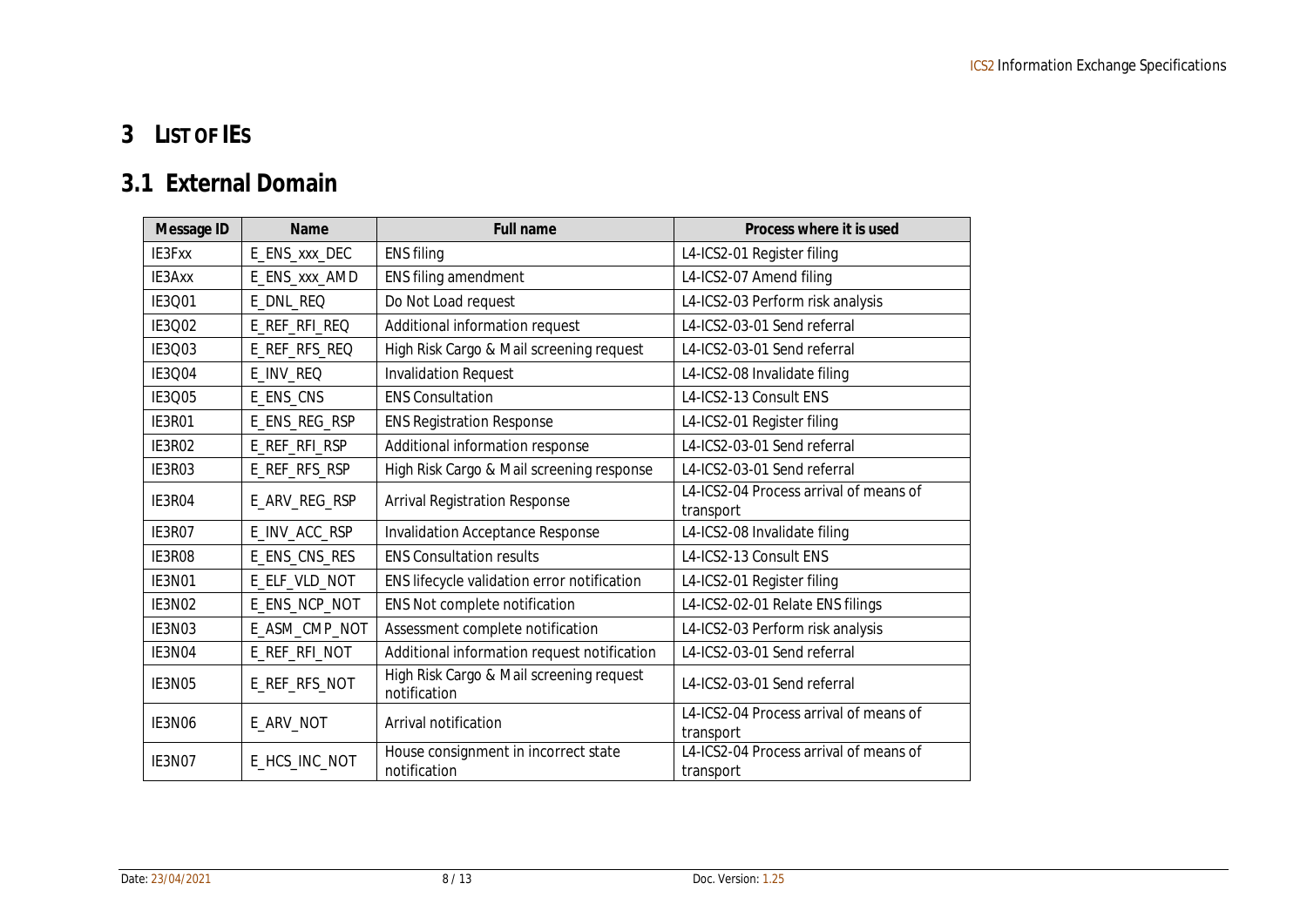| IE3N08        | E_CON_NOT     | Control notification                                 | L4-ICS2-04 Process arrival of means of<br>transport |
|---------------|---------------|------------------------------------------------------|-----------------------------------------------------|
| IE3N09        | E_AEO_CON_NOT | Authorised Economic Operator control<br>notification | L4-ICS2-06-01 Handle AEO notification               |
| IE3N10        | E_AMD_NOT     | <b>Amendment Notification</b>                        | L4-ICS2-07 Amend filing                             |
| IE3N11        | E_ENS_PND_NOT | ENS pending notification                             | L4-ICS2-02-01 Relate ENS filings                    |
|               | E_ERR_NOT     |                                                      | L4-ICS2-01 Register filing                          |
|               |               |                                                      | L4-ICS2-04 Process arrival of means of              |
| <b>IE3N99</b> |               | Error notification                                   | transport                                           |
|               |               |                                                      | L4-ICS2-07 Amend filing                             |
|               |               |                                                      | L4-ICS2-08 Invalidate filing                        |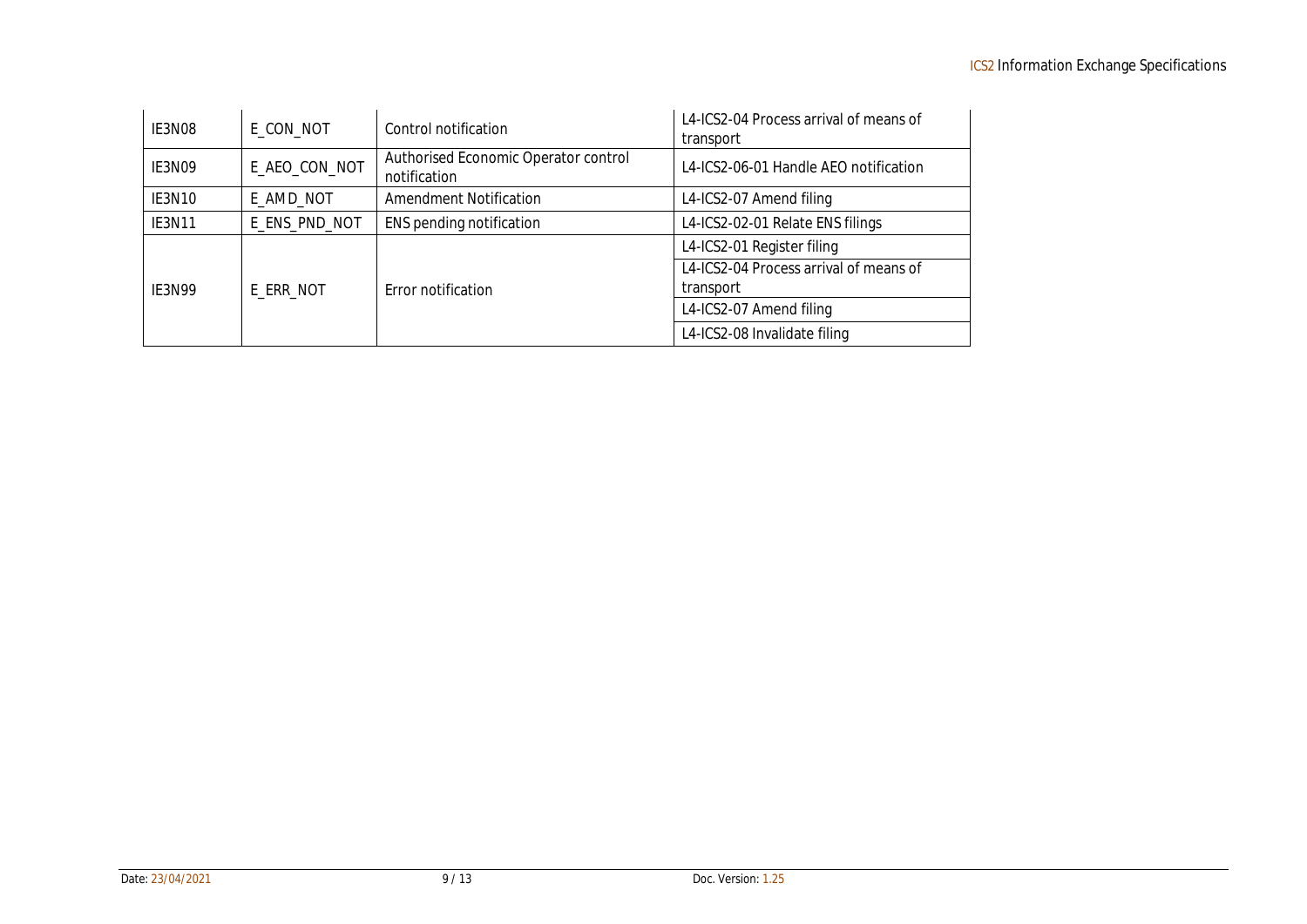# **3.2 Common Domain**

| Message ID    | Message Name  | Message name full                           | Process where it is used                           | Equivalent ED<br>message |
|---------------|---------------|---------------------------------------------|----------------------------------------------------|--------------------------|
| IE4Fxx        | C_ENS_xxx_DEC | <b>ENS filing</b>                           | L4-ICS2-01 Register filing                         | IE3Fxx                   |
| IE4Axx        | C_ENS_xxx_AMD | ENS filing amendment                        | L4-ICS2-07 Amend filing                            | IE3Axx                   |
| IE4Q01        | C_ESC_REQ     | e-Screening request                         | L4-ICS2-03 Perform risk analysis                   |                          |
| IE4Q02        | C_ERA_REQ     | e-risk analysis request                     | L4-ICS2-03 Perform risk analysis                   |                          |
| IE4Q03        | C_DNL_REQ     | Do Not Load request                         | L4-ICS2-03 Perform risk analysis                   | IE3Q01                   |
| <b>IE4004</b> | C_REF_RFI_REQ | Additional information request              | L4-ICS2-03-01 Send referral                        | IE3Q02/IE3N04            |
| IE4Q05        | C_REF_RFS_REQ | High Risk Cargo & Mail screening request    | L4-ICS2-03-01 Send referral                        | IE3Q03/IE3N05            |
| <b>IE4006</b> | C_INV_REQ     | Invalidation request                        | L4-ICS2-08 Invalidate filing                       | IE3Q04                   |
| IE4Q07        | C_OMS_REQ     | OMS request to perform e-Screening          | L4-ICS2-09 e-Screening by OMS                      |                          |
| <b>IE4008</b> | C_PRS_RVK_REQ | Presentation revocation request             | L4-ICS2-12 Revoke presentation of goods            |                          |
| IE4Q09        | C_ENS_CNS     | <b>ENS</b> consultation                     | L4-ICS2-13 Consult ENS                             | IE3Q05                   |
| IE4Q10        | C_ENS_QUE     | Query for ENS                               | L4-ICS2-14 Query for ENS                           |                          |
| <b>IE4R01</b> | C_ENS_ACC_RSP | ENS acceptance response                     | L4-ICS2-02 Prepare ENS for risk analysis           |                          |
| <b>IE4R02</b> | C_REF_RFI_RSP | Additional information response             | L4-ICS2-03-01 Send referral                        | IE3R02                   |
| IE4R03        | C_REF_RFS_RSP | High Risk Cargo & Mail screening response   | L4-ICS2-03-01 Send referral                        | IE3R03                   |
| IE4R04        | C_INV_ACC_RSP | Invalidation acceptance response            | L4-ICS2-08 Invalidate filing                       | IE3R07                   |
| IE4R05        | C_ENS_QUE_RES | ENS query results                           | L4-ICS2-14 Query for ENS                           |                          |
| <b>IE4R06</b> | C_ENS_CNS_RES | <b>ENS consultation results</b>             | L4-ICS2-13 Consult ENS                             | IE3R08                   |
| <b>IE4S01</b> | C_ESC_ASM_RES | e-Screening results                         | L4-ICS2-03 Perform risk analysis                   |                          |
| IE4S02        | C_RSK_RES     | Risk analysis results                       | L4-ICS2-03 Perform risk analysis                   |                          |
|               |               |                                             | L4-ICS2-05 Process presentation of goods           |                          |
| IE4S03        | C_CON_RES     | Control results                             | L4-ICS2-06 Process control decision and<br>results |                          |
| IE4N01        | C_ELF_VLD_NOT | ENS lifecycle validation error notification | L4-ICS2-02 Prepare ENS for risk analysis           | IE3N01                   |
| IE4N02        | C_ENS_NCP_NOT | ENS not complete notification               | L4-ICS2-02-01 Relate ENS filings                   | IE3N02/IE3N11            |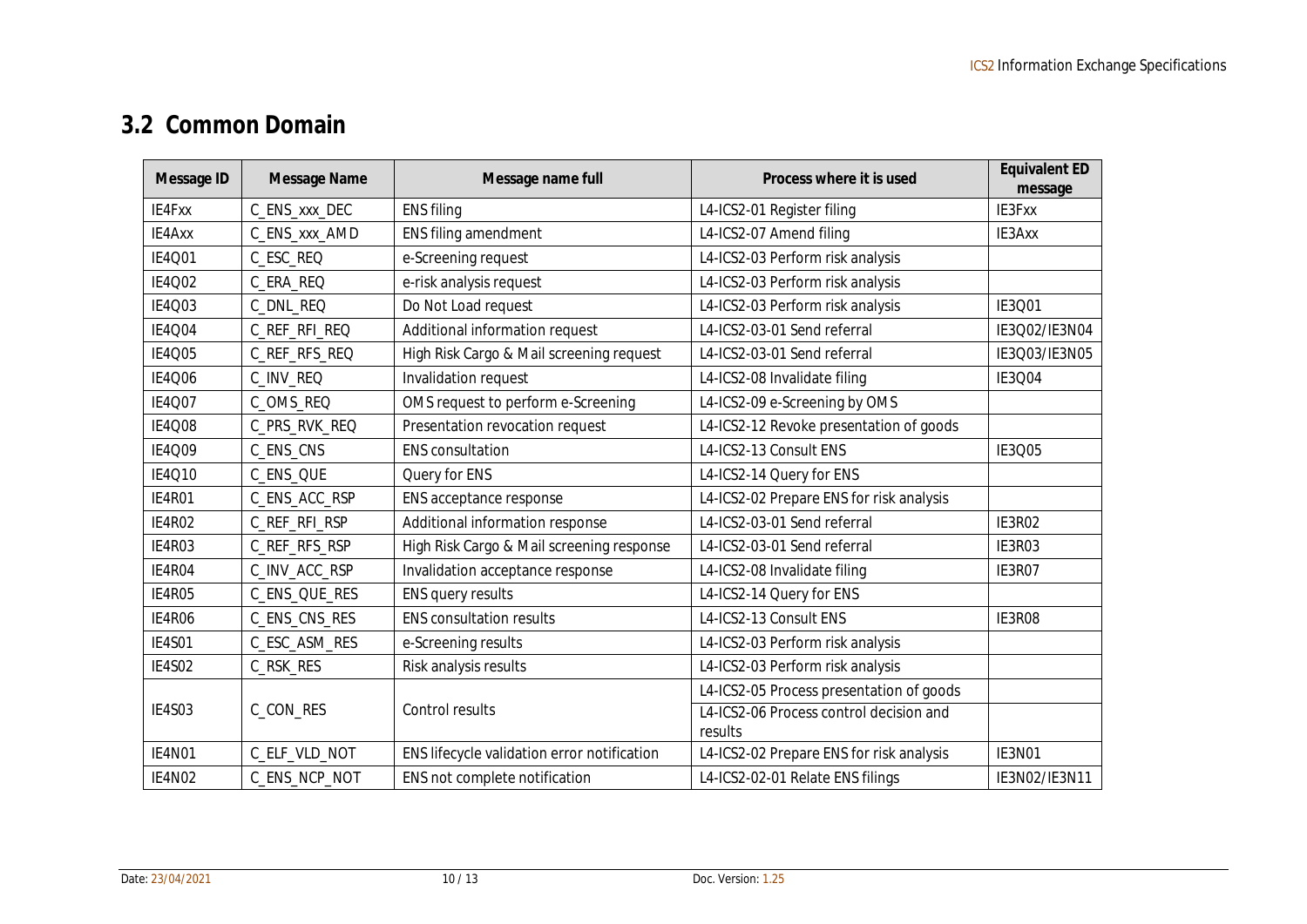| IE4N03        | C_ERA_HIT_NOT | Risk hit notification                                | L4-ICS2-03 Perform risk analysis         |               |
|---------------|---------------|------------------------------------------------------|------------------------------------------|---------------|
| IE4N04        | C_ASM_CMP_NOT | Assessment complete notification                     | L4-ICS2-03 Perform risk analysis         | IE3N03        |
|               |               |                                                      | L4-ICS2-03 Perform risk analysis         |               |
|               |               |                                                      | L4-ICS2-04 Process arrival of means of   |               |
| IE4N05        | C_CON_RCM_NOT | Control recommendation notification                  | transport                                |               |
|               |               |                                                      | L4-ICS2-05 Process presentation of goods |               |
|               |               |                                                      | L4-ICS2-06 Process control decision and  |               |
|               |               |                                                      | results                                  |               |
| IE4N06        | C_REF_AMD_NOT | Amendment after referral reception<br>notification   | L4-ICS2-03-01 Send referral              |               |
| IE4N07        | C_ARV_NOT     | Arrival notification                                 | L4-ICS2-04 Process arrival of means of   | IE3N06        |
|               |               |                                                      | transport                                |               |
| IE4N08        | C_HCS_INC_NOT | House consignment in incorrect state                 | L4-ICS2-04 Process arrival of means of   | IE3N07        |
|               |               | notification                                         | transport                                |               |
| IE4N09        | C_CON_NOT     | Control notification                                 | L4-ICS2-04 Process arrival of means of   | IE3N08        |
|               |               |                                                      | transport                                |               |
| <b>IE4N10</b> | C_PRS_INF     | Presentation information                             | L4-ICS2-05 Process presentation of goods |               |
| <b>IE4N11</b> | C_AEO_CON_NOT | Authorised Economic Operator control<br>notification | L4-ICS2-06-01 Handle AEO notification    | IE3N09        |
| IE4N12        | C_AMD_NOT     | Amendment completion notification                    | L4-ICS2-07 Amend filing                  | <b>IE3N10</b> |
| IE4N13        | C_INV_NOT     | ENS filing invalidation notification                 | L4-ICS2-08 Invalidate filing             | IE3N99        |
|               |               |                                                      | L4-ICS2-04 Process arrival of means of   |               |
| <b>IE4N14</b> | C_HCS_NOT     | ENS House Consignment state notification             | transport                                |               |
|               |               |                                                      | L4-ICS2-05 Process presentation of goods |               |
| IE4N15        | C_CON_CHA_NOT | MS of control change notification                    | L4-ICS2-03 Perform risk analysis         |               |
|               |               |                                                      | L4-ICS2-07 Amend filing                  |               |
|               |               |                                                      | L4-ICS2-08 Invalidate filing             |               |
| <b>IE4N99</b> | C_ERR_NOT     | Error notification                                   | L4-ICS2-09 e-Screening by OMS            |               |
|               |               |                                                      | L4-ICS2-12 Revoke presentation of goods  |               |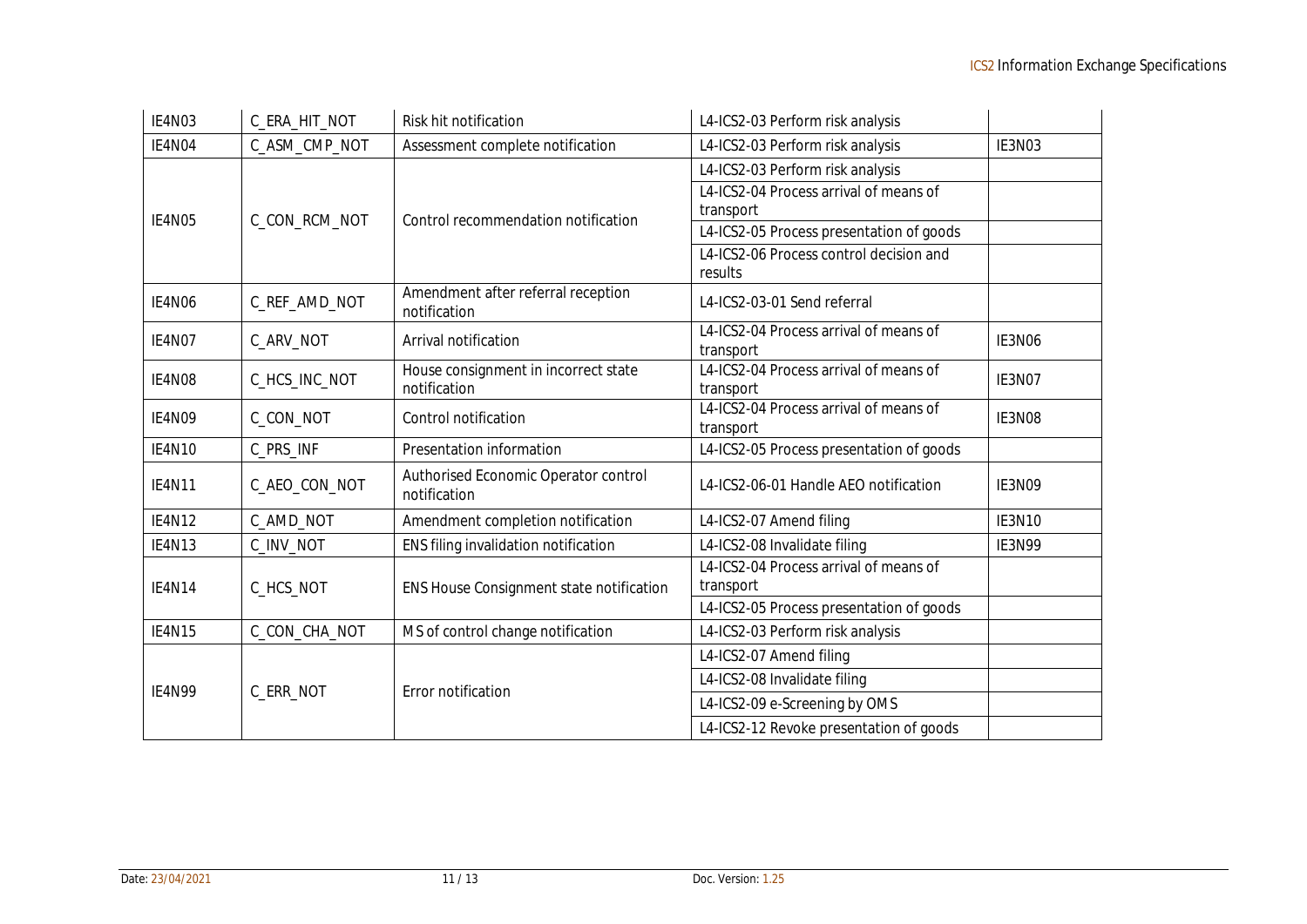#### **4 REQUIREMENTS FOR AUTHORISATION**

In the ICS2 system to system exchanges the economic operator system is considered a technical actor; the operator responsible for this system is called *the Sender*. From the business and legal perspective it is not required that the Declarant or Customs representative registers itself as a technical user when exchanging messages with ICS2; it is enough that the operator of the EO system (i.e. the Sender) registers itself upon Customs Authorities and that the mechanisms used to exchange messages back and forth are done in a nonanonymous way.

All information exchanges are responsibility of the Sender even if he is dispatching the functional content of the messages (ENS filing, Referrals, etc.) which are ultimately responsibility of the Declarant or Customs Representative; therefore it is in the interest of the Sender to ensure a legal agreement with these actors (unless of course if it sis itself) so as to clear all possible liabilities resulting from a wrong use of these exchanges.